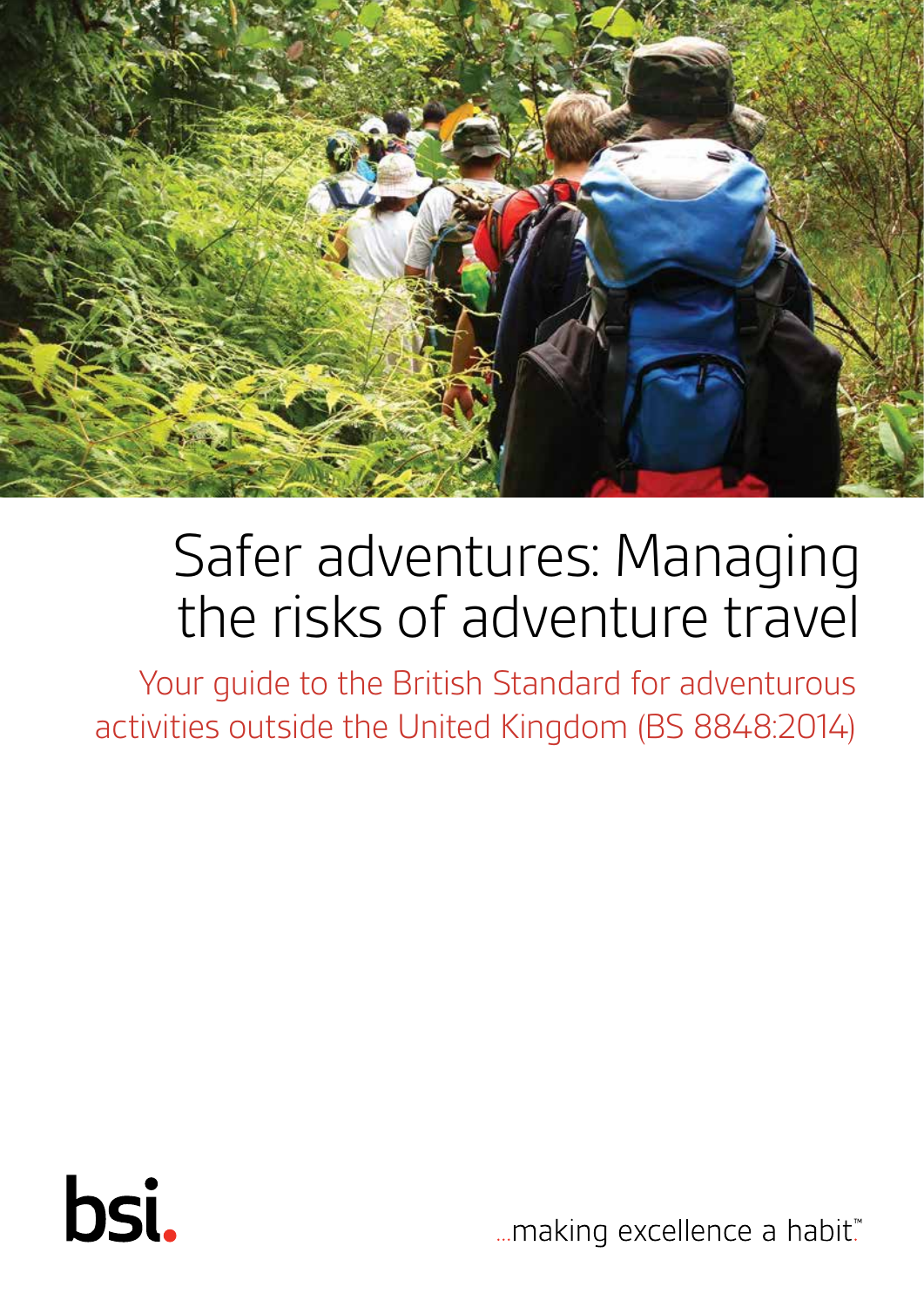Adventure travel is supposed to be challenging. But regardless of your age, destination or chosen activity, your safety should be of paramount importance. BS 8848 sets standards to minimize the risks of adventure travel. Knowledge of the standard is important to anyone organizing, or taking part in, an overseas venture.

Hundreds of thousands of people take part in organized activities abroad every year. Overseas adventures can be great fun, broaden horizons, and teach new skills. But, if the venture isn't managed properly, the consequences can be very serious, resulting in accident, injury or even loss of life.

Whether you're a student going on a geography field trip; a young person planning a gap year or adventure holiday; someone in their forties taking on a charity challenge; or a pensioner considering a volunteering project; BS 8848 can offer you peace of mind. Providers that comply with the standard must endeavour to keep participants safe and informed at all stages of the venture.

If you, a family member or a friend are planning an adventurous activity abroad make sure that the chosen provider complies with BS 8848.



### Safer adventures: the basics

#### **What does the standard cover?**

BS 8848:2014 "Specification for the provision of visits, fieldwork, expeditions, and adventurous activities outside the United Kingdom" can be used by providers of any adventurous activities abroad, including:

- adventure holidays
- gap-year travel
- volunteering projects
- charity challenges
- expeditions
- field research
- educational visits

Any UK organization (e.g. schools, charities or tour operators) planning an adventurous activity abroad, for individuals or groups, can use the standard and should consider its requirements.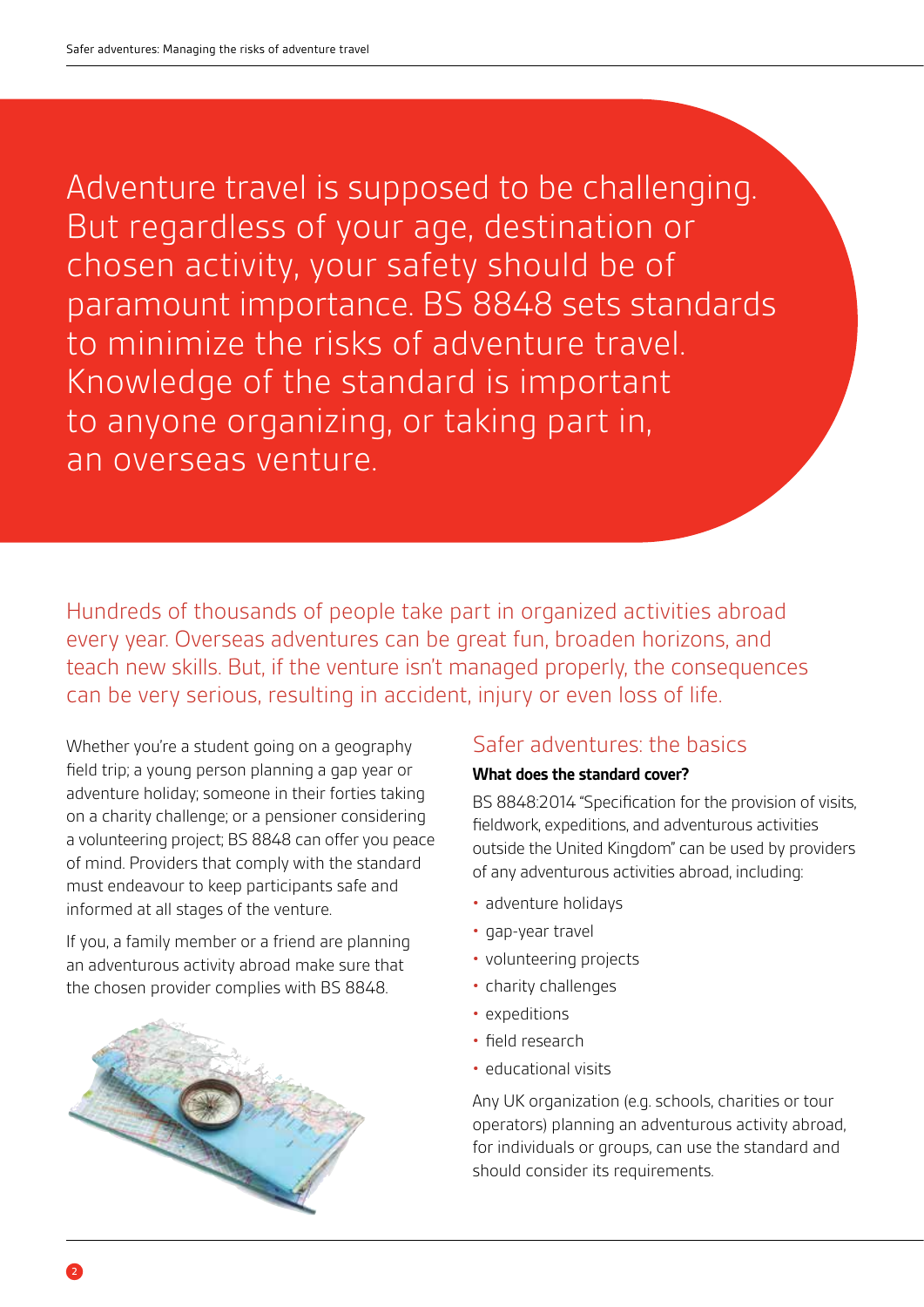

#### **How does the standard protect consumers?**

BS 8848 details good practice for venture providers to ensure the safety and well-being of everyone taking part. It shows organizations how to plan ventures, identify potential risks and manage them effectively. It also requires participants to be given clear information so that they can make informed decisions about risks to their own safety.

The standard covers all aspects of the venture – from planning, transport, staff and accommodation, to the activities themselves. In summary, BS 8848 requires:

- **A single provider**  one clearly identified person, or organization, to take overall responsibility for the whole venture.
- **Informed choice**  participants to be given clear information about the venture, and potential risks, before they book.
- **Capable staff**  all ventures to be run by competent and experienced people.
- **Good preparation and planning**  policies and procedures put in place to identify and manage risk at every stage of the venture.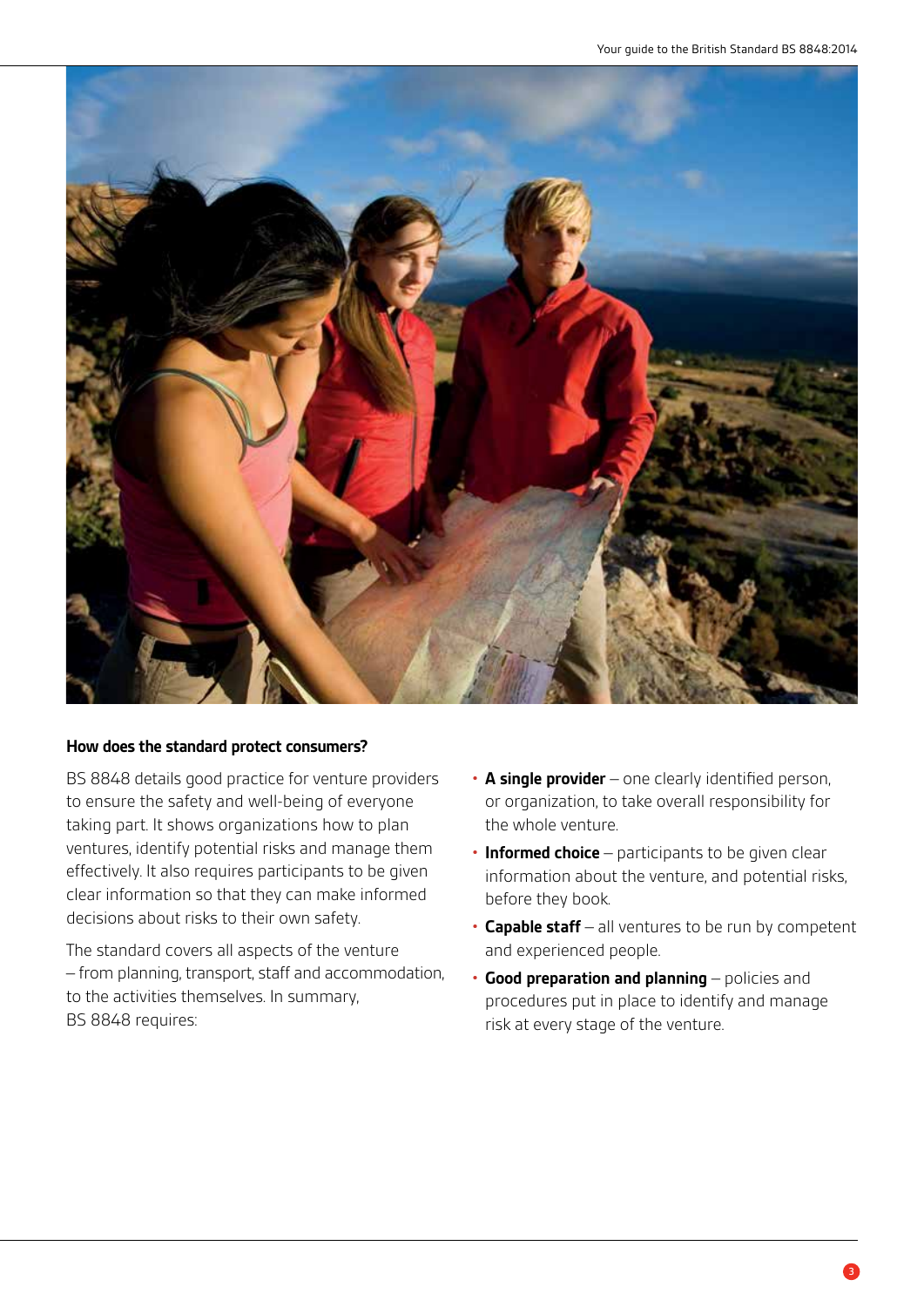Safer adventures: Managing the risks of adventure travel



## Safer adventures: the details

#### **What should I expect from a good provider?**

Organizations that comply with BS 8848 must:

#### **Assign clear roles and responsibilities**

- Identify one individual or organization as the 'venture provider' who is accountable for all parts of the venture, including those run by third parties.
- Assess the services of any third party providers, for example, for travel, accommodation or venture activities.
- Give clear instructions to the leadership team about following procedures and supervising participants.

#### **Appoint competent staff**

- Assign an overall group leader who knows and understands the skills of the group.
- Recruit leaders with the right skills, training and experience for the activity being undertaken.
- Carry out relevant checks on all staff working unsupervised with children under 18.

#### **Plan and prepare**

- Plan and research all aspects of the venture including the location, transport, accommodation and equipment – to assess them for suitability and safety.
- Prepare an itinerary and budget for each venture.
- Collect information about participants, including any pre-existing medical conditions, to assess that the venture is suitable for everyone involved.
- Check the availability of local medical services and support for each venture.

#### **Provide clear, accurate information**

• Before booking – give potential participants clear and detailed information about activities; the expertise of the leaders; potential safety issues; price; itineraries; and any prerequisites for travel (e.g. fitness or training), so that they can decide if it's the right venture for them.

4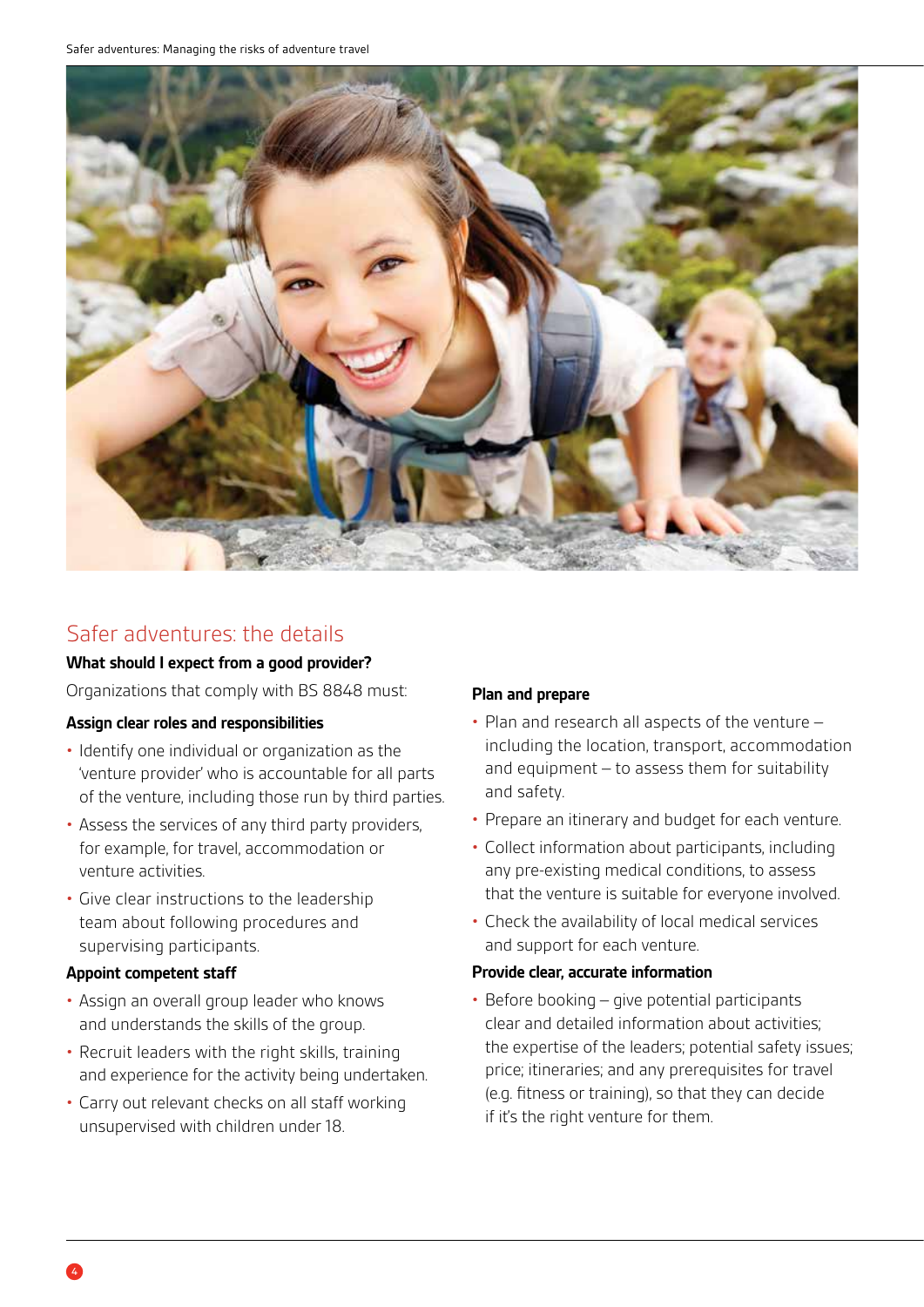• After booking – provide detailed information about accommodation, transport, meals, payment schedules, insurance, and the participants' own responsibilities (for example to obtain relevant visas or insurance).

#### **Safety management**

- Develop written plans to identify, assess and then manage potential health and safety risks. These should cover the venture itself, plus the capability and experience of the venture leaders and participants.
- Make sure that everyone involved in the venture is aware of the risks of specific activities and locations – for example dehydration or altitude sickness – and understand what to do to minimize these risks.

#### **Emergency plans**

- Produce a written 'incident and emergency response' plan for each venture to detail what should happen if things go wrong.
- Ensure that all staff are aware of the emergency plan; have access to medical advice and support; and know what to do and who to contact in the event of illness, accident or emergency.

## **Checklist**

#### **Top tips for anyone planning an overseas adventure:**

- **Research**  find a project that best suits your requirements and abilities. How challenging do you want it to be? Do you want to be part of a supervised group or do something on your own? Do you have the necessary skills, experience, mental aptitude or fitness to take part in the venture? What training is required before you go?
- **Compare providers**  gather information from several venture providers so that you can compare what's on offer.
- **Check compliance with BS 8848**  be sure to choose a venture that complies with BS 8848. If you're not sure, ask.
- **Signing up**  read the terms of the contract carefully before you book. People under 18 will need a parent or guardian to sign on their behalf.
- **Information pack**  once you've booked, you should receive a detailed venture information pack. Make sure you have all the information you need and don't be afraid to ask questions.
- **Find out who is responsible**  there should be one clearly identified 'venture provider' and, for groups, a named venture leader in charge. Make sure you know who these are.
- **Emergency contacts**  make sure that your family knows how to contact you while you're away, and that the venture provider has details of who to contact back home in case of an emergency.
- **Look after yourself**  take responsibility for your own safety by following the venture rules and ensuring that you have suitable insurance.
- **Raise concerns**  if you have any concerns during the trip tell the leader immediately.
- **Complaints**  if you have any complaints contact the venture provider in the first instance. If you need any help or advice about making a complaint, contact Citizens Advice (see 'Useful Information').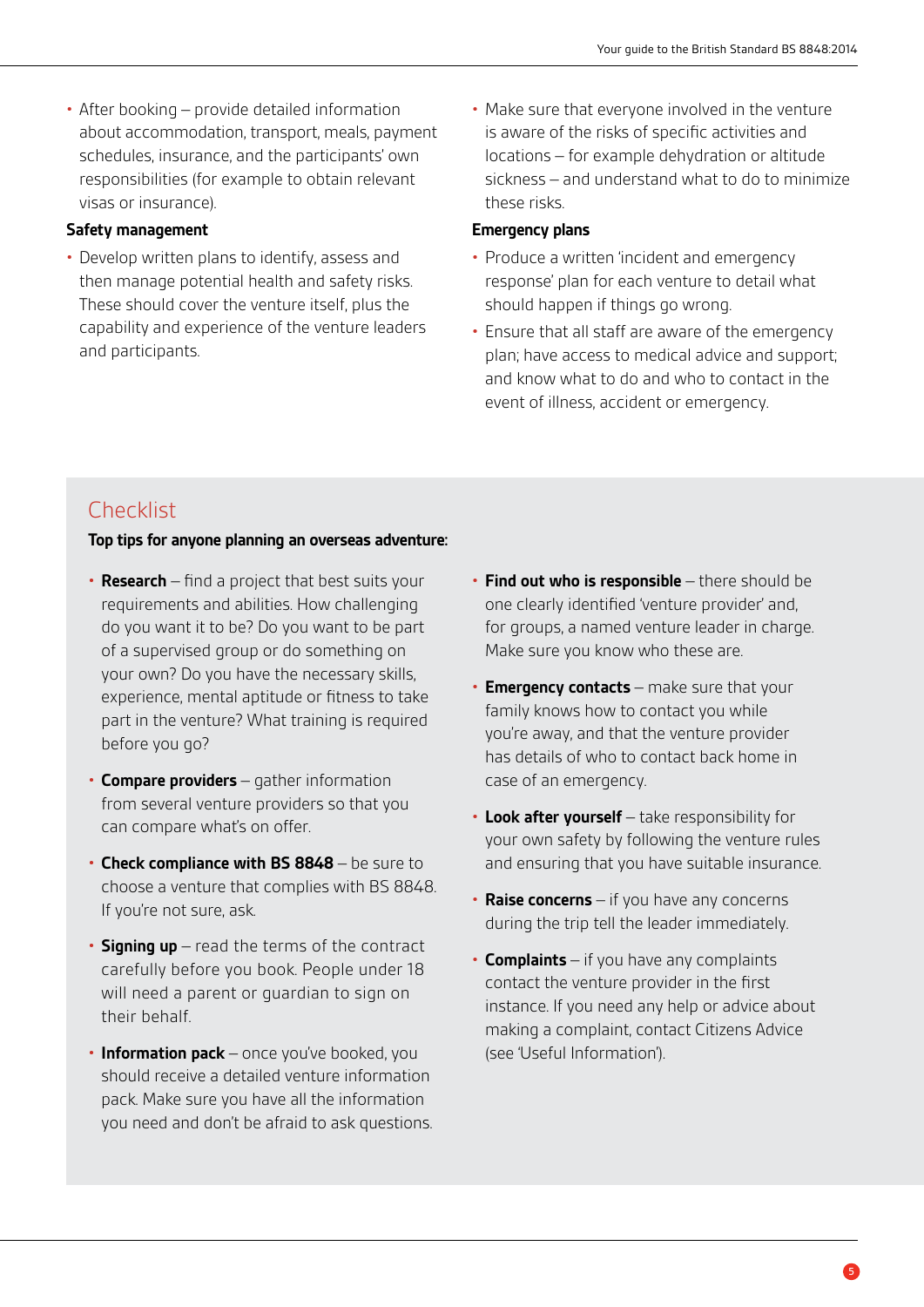

## Frequently asked questions

**Q.** What is BSI?

**A.** BSI is the UK's National Standards Body. It's been developing standards for more than 100 years to make products and services safer for consumers. Standards set out good practice and guidelines for organizations to follow.

**Q.** Must all organizations that run adventurous projects abroad comply with the standard?

**A.** No, the standard is voluntary. If an organization decides to use the standard, it can choose to 'self-assess' or to employ an external auditor to check that it complies with the standard. Before booking, ask for written confirmation that the venture is compliant and how this compliance was assessed.

**Q.** If an organization doesn't follow the standard is it breaking the law?

**A.** It's not a legal requirement to follow the standard. But if an organization claims to comply with the standard, then doesn't, Trading Standards may be able to take further action. Consumers can get in touch with their local Trading Standards via the Citizens Advice Consumer Helpline (see 'Useful Information'). Even if an organization doesn't claim compliance, in the event of a serious complaint or incident, the standard could be used in a court of law to provide a benchmark of best practice.

**Q.** Where can I find a copy of BS 8848?

**A.** Many libraries and universities can access reference copies of British Standards, or copies can be bought from BSI at shop.bsigroup.com/bs8848.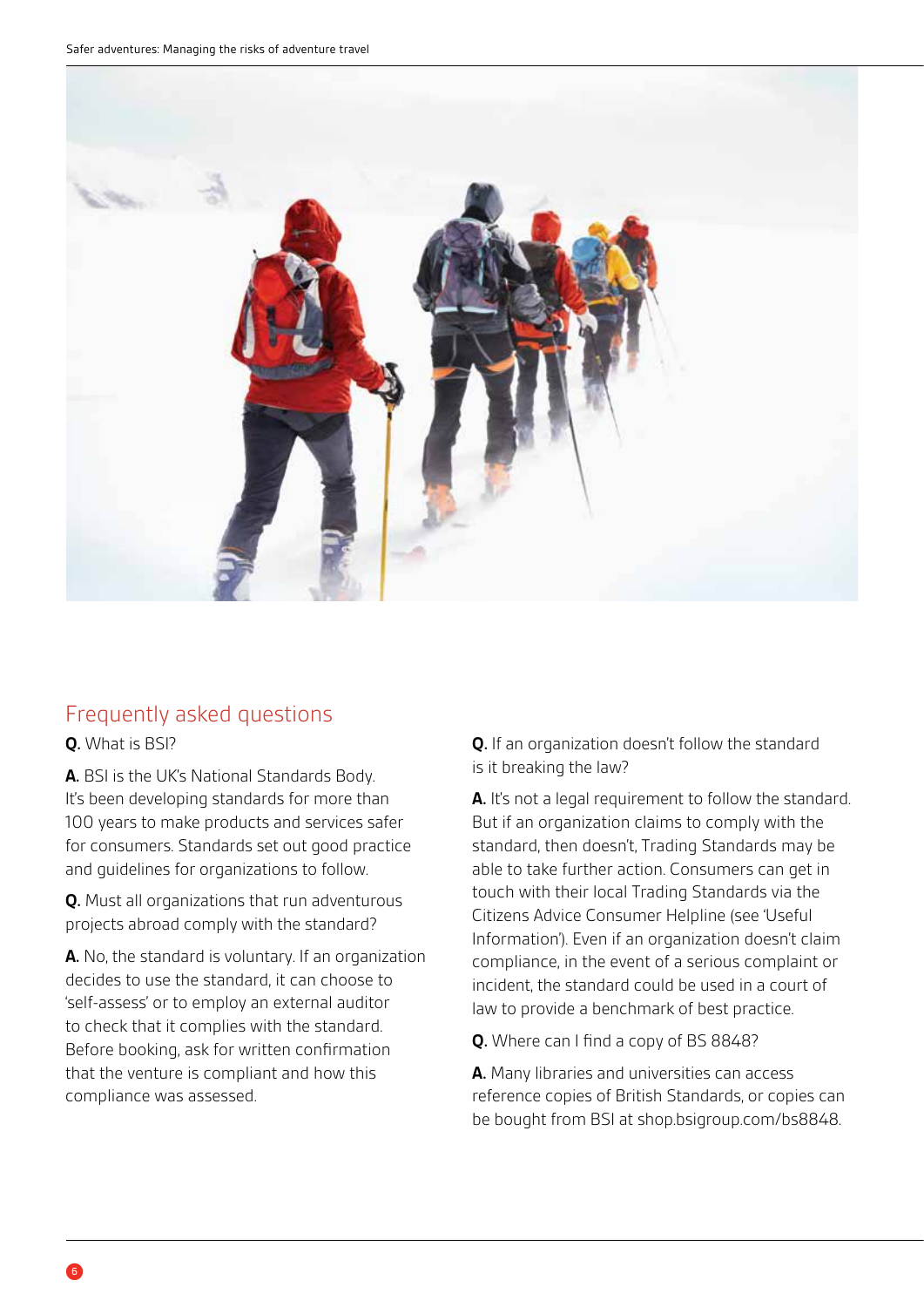## Useful information

#### ABTA

Travel advice and details of UK travel agents and tour operators 020 3117 0599

#### **www.abta.com**

#### **BSI**

For information about standards 0845 086 9001 **www.bsigroup.com**

## Citizens Advice

For advice about consumer rights and complaints via national helpline or local bureaux 08454 04 05 06 **www.adviceguide.org.uk/consumer**

#### Foreign & Commonwealth Office

For advice about overseas travel 020 7008 1500 **www.gov.uk/fco**

#### Royal Geographical Society (with IBG)

For information and advice about expeditions and field trips 020 7591 3030 **www.rgs.org/GO**

#### Trading Standards

Enforcement of consumer-related legislation **www.tradingstandards.gov.uk**

#### Universities Safety and Health Association

Promoting health and safety in Higher Education **www.usha.org.uk**

#### Year Out Group

Information and advice about taking a gap year **www.yearoutgroup.org**

#### Young Explorers' Trust

National charity promoting safe and responsible expeditions for young people **www.theyet.org**